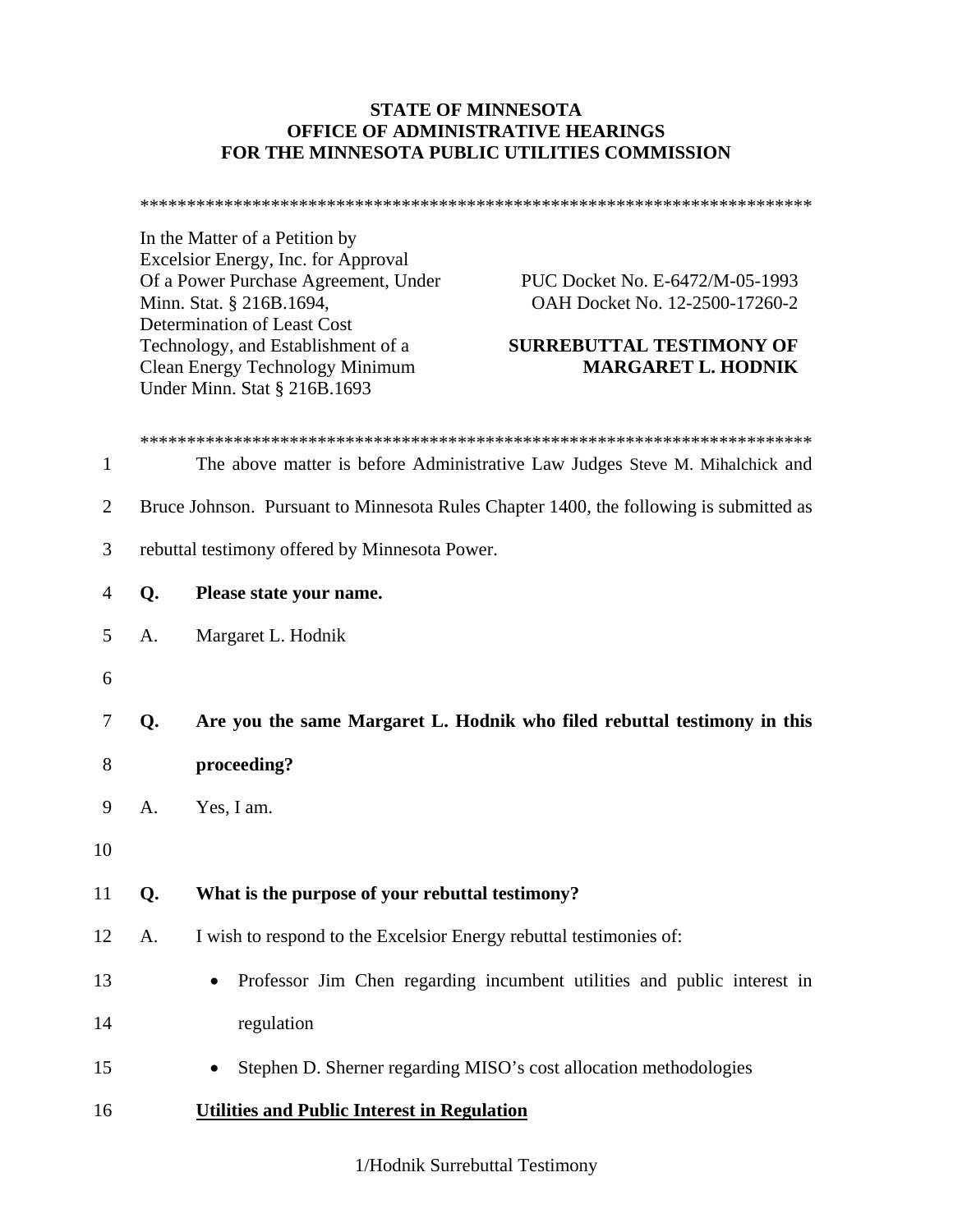| $\mathbf{1}$   |    |                                                                                    |
|----------------|----|------------------------------------------------------------------------------------|
| $\overline{2}$ | Q. | Have you reviewed the testimony Professor Chen submitted on behalf of              |
| 3              |    | <b>Excelsior Energy?</b>                                                           |
| $\overline{4}$ | A. | Yes, I have.                                                                       |
| 5              |    |                                                                                    |
| 6              | Q. | Do you have comments on Professor Chen's testimony overall?                        |
| 7              | A. | Yes, I do. The bulk of Professor Chen's testimony is legal opinion on Minnesota    |
| 8              |    | and federal statutes related to energy policy that is more appropriate for a legal |
| 9              |    | brief and may be moot light of the October 25, 2006 denial of Xcel Industrial      |
| 10             |    | Intervenors' motion for summary disposition.                                       |
| 11             |    |                                                                                    |
| 12             | Q. | On what portion of Professor Chen's testimony do you offer rebuttal?               |
| 13             | A. | The section concerning incumbent utility reaction to the Mesaba Project at pages   |
| 14             |    | 37-39.                                                                             |
| 15             |    |                                                                                    |
| 16             | Q. | What is your overall observation regarding Professor Chen's contention that        |
| 17             |    | incumbent utilities understand the public interest to be coextensive only with     |
| 18             |    | maximizing shareholders' return on investment?                                     |
| 19             | A. | My observation is that Professor Chen's contention is overreaching. Since          |
| 20             |    | shareholders provide the necessary capital for investor-owned utility investments, |
| 21             |    | shareholders naturally require appropriate stewardship of their investments to     |
| 22             |    | continue their financial commitments. Investor-owned utilities can hardly ignore   |
| 23             |    | shareholders. At the same time, Minnesota Power, like all of the State's regulated |
| 24             |    | utilities, must operate in accordance with Minnesota's regulations and policies in |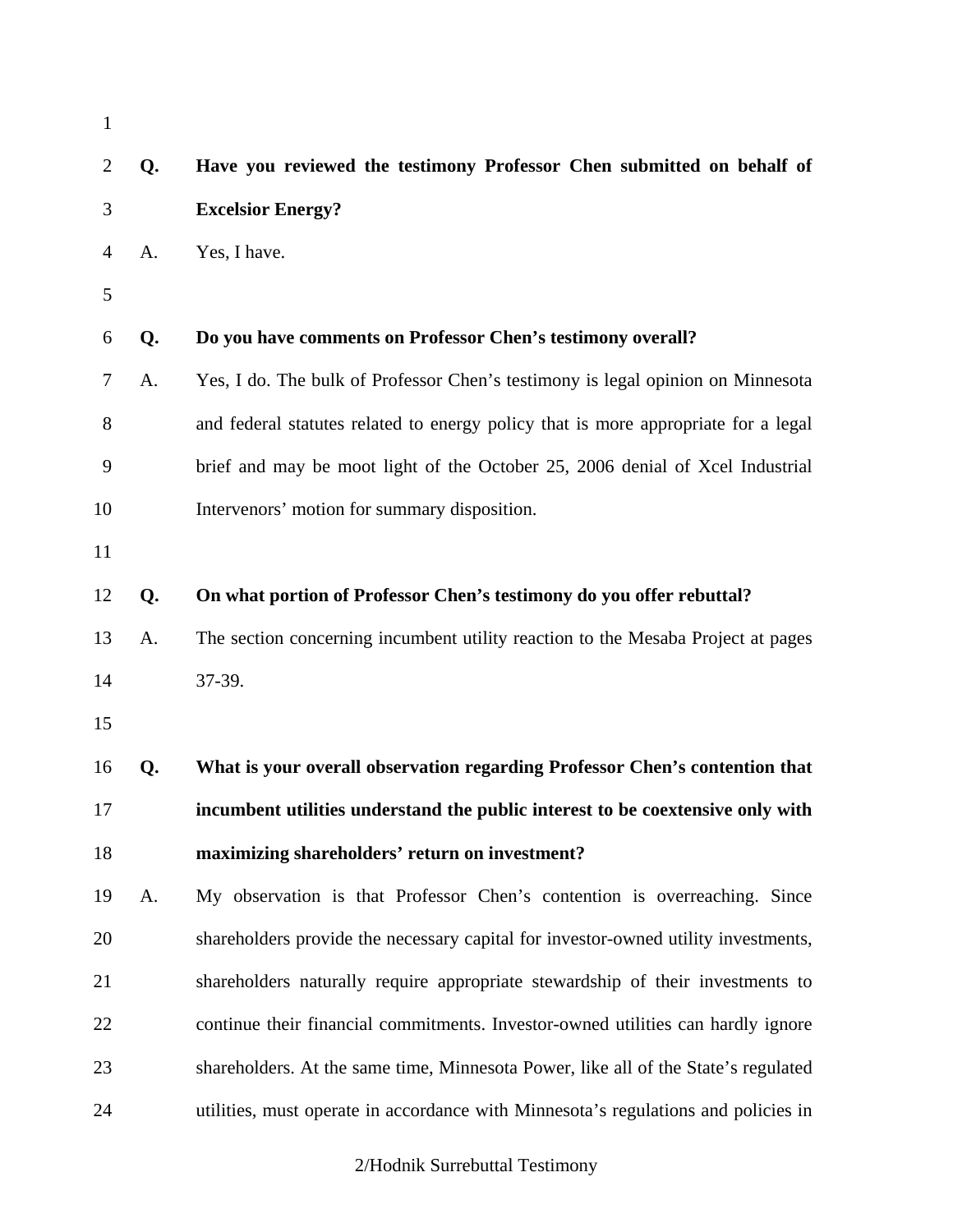1 order to successfully conduct its business; so Minnesota Power also could hardly 2 ignore those regulations and policies and stay in business. Investor-owned utilities 3 must meet the requirements of both shareholder and regulatory interests while 4 serving customers.

5

6 The State of Minnesota also has an interest in utility shareholders as a stakeholder 7 in the energy supply equation. Utility shareholders have helped to build the 8 State's investor-owned utilities into entities that can build or secure significant 9 energy resources and reliably deliver that energy to customers. A loss of 10 shareholder interest or damage to shareholder interests in Minnesota investor-11 owned utilities would have financial consequences on those utilities that would 12 impact customers.

13

**Q. What is your response to Professor Chen's statement that "incumbent utilities are so blinded by their pursuit" of the singular objective of "excluding competition and maximizing profitability" despite its lack of connection to the public interest?** 

18 A. Professor Chen ignores the well-established and extensive regulatory process that 19 exists in Minnesota precisely to ensure that utility statutory requirements are met 20 and that the State has balanced energy policy outcomes. Public utilities in 21 Minnesota do not have a free hand in making economic, reliability and 22 environmental decisions about energy supply and delivery. Public utilities must 23 meet all requirements that the Minnesota Legislature has established through 24 Minnesota Utility Statutes as well as following all applicable Rules. Among other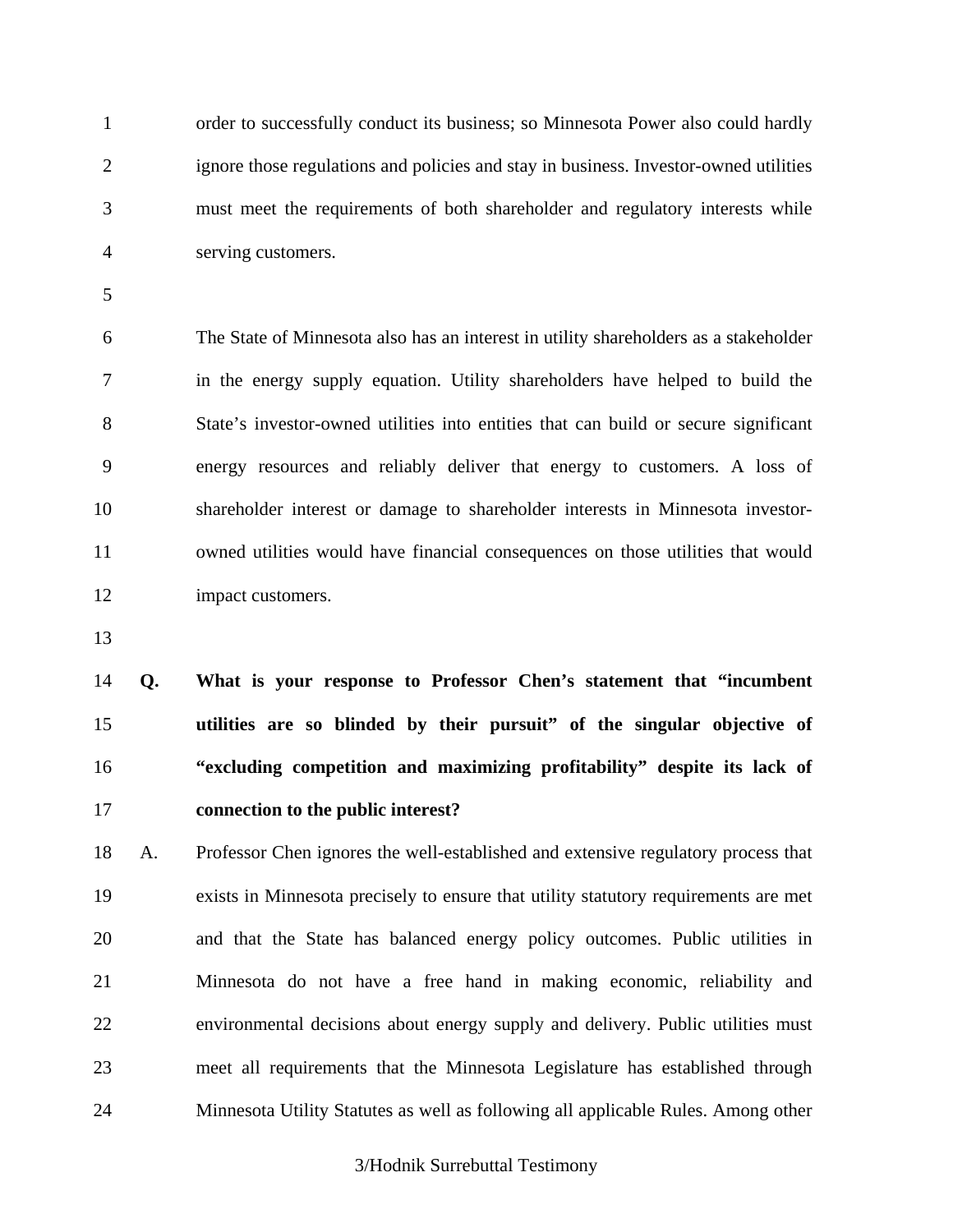1 things, the Statutes have prescribed processes for utility resource planning and 2 acquisition (Minn. Stat. § 216B.2422), particularly relevant in this proceeding 3 which concerns a purchased power agreement, conducted by the Commission on 4 behalf of customers in what are public undertakings. Utility resource plans and 5 resource addition proposals are publicized, vetted and ruled upon by the 6 Commission. Furthermore, utilities receive scrutiny by the Department of 7 Commerce and the Attorney General's Residential Utilities Division, both with 8 years of experience examining, analyzing and questioning utility proposals and 9 actions. Any party, in addition to State agencies, with an interest can participate in 10 these proceedings to support, question or object to what is being proposed by a 11 utility. Under this regime, utilities can hardly ignore State energy policy interests 12 or other participants' concerns in a proceeding, solely focus on shareholder 13 interests, and expect to receive regulatory approval.

14

# 15 **Q. Given your discussion of the State's regulatory process in your previous**  16 **answer, what is the role of that process in vetting the Mesaba PPA?**

17 A. While the Mesaba PPA is put forward under special statutes (Minn. Stat. §§ 18 216B.1693 and 216B.1694) designed to support the initiation of its proposal, 19 those statutes still provide that the Mesaba PPA be examined in a regulatory 20 proceeding with a final decision on it to be made by the Commission. This is the 21 process that is underway at the present time and it is a process that rightly allows 22 any interested party to participate and provide testimony or other filings 23 supporting, questioning or objecting to the PPA. Xcel Energy certainly has an 24 interest in this proceeding since it may be forced into the Mesaba PPA agreement.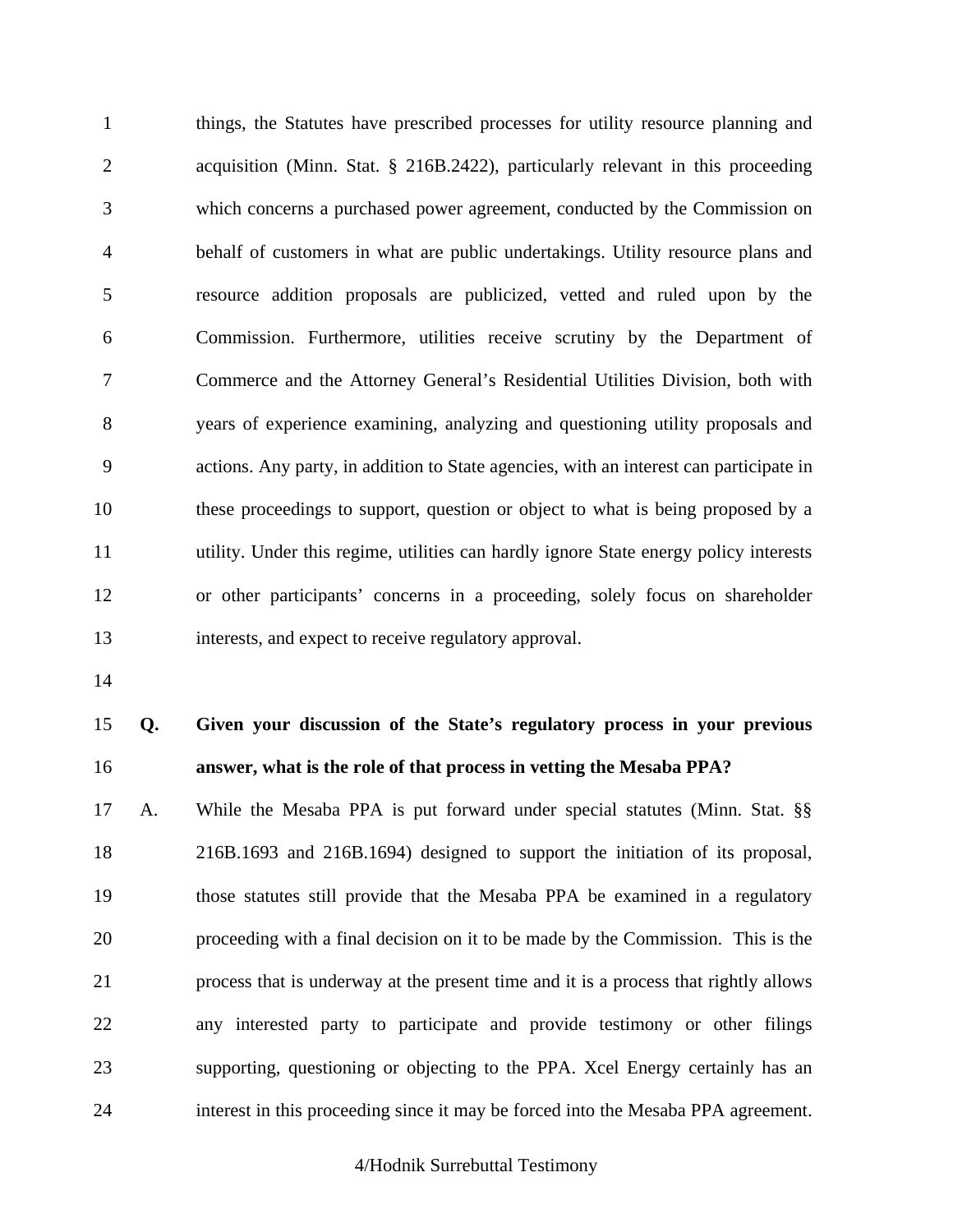1 Other utilities naturally have an interest in the Mesaba PPA as well since they 2 may be required to consider Mesaba (Minn. Stat. § 216B.1694, subd. 2(5)) as a 3 supply resource. Minnesota Power has another particular interest since it is 4 possible Minnesota Power's customers may be paying a significant share of the 5 transmission upgrade costs created by the Mesaba Project. Beyond these 6 particular interests qualifying them for participation in this proceeding, utilities 7 have expertise and experience in power plant construction and operation, fuel 8 procurement, transmission, environmental regulations and other aspects of 9 generation builds that may be appropriately applied in this proceeding to develop 10 the record concerning the Mesaba Project. The opportunity for parties to raise 11 questions about a generation resource proposal in a regulatory proceeding is 12 certainly nothing out of the ordinary under Minnesota regulation. Regulated 13 utilities will undergo public scrutiny without question on any resource addition 14 proposal they make. The Legislature has provided in Minn. Stat. §§ 216B.1693 15 and 216B.1694 that proposals such as the Mesaba Project also undergo public 16 scrutiny.

- 17 **MISO Cost Allocation Methodology**
- 18
- 19 **Q. Have you reviewed the Direct and Rebuttal Testimony of Stephen D. Sherner**  20 **submitted on behalf of Excelsior Energy?**

21 A. Yes, I have.

22

23 **Q. On what portion of Mr. Sherner's testimony do you offer rebuttal?**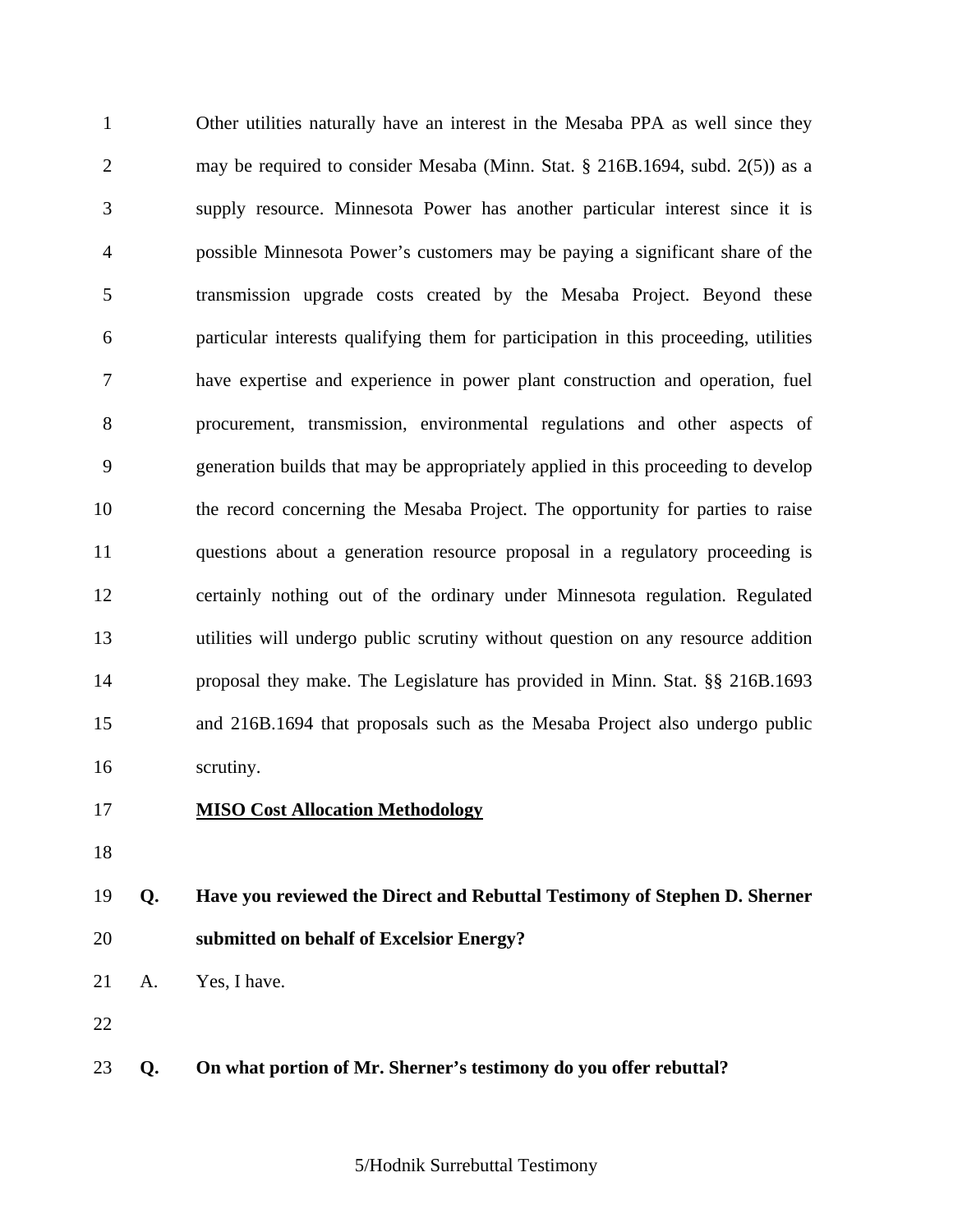- 1 A. Mr. Sherner's Rebuttal Testimony on pages 21-22 concerning MISO's proposed 2 cost allocation methodologies for transmission upgrades.
- 3

4 **Q. What are your comments on Mr. Sherner's statements regarding Xcel and**  5 **MP's support of MISO's proposed cost allocation methodologies (Lines 14-17**  6 **page 21) and the socialization of transmission costs (lines 18- 22 page 21)?** 

7 A. It is very important to understand the reality that, with the application of the 8 MISO cost allocation methods, Minnesota Power customers will bear some costs 9 for the transmission built to export power from the Mesaba Project. Since 10 Minnesota Power's transmission system is now very satisfactory in terms of 11 serving our customers, these additional costs represent a burden to our customers 12 with no direct benefit.

13

14 From a policy standpoint, Minnesota Power recognizes that some degree of 15 transmission investment cost will be socialized among transmission users under 16 the MISO cost allocation method. However, Minnesota Power's endorsement of 17 some need for cost socialization through MISO is not carte blanche approval by 18 Minnesota Power for socialization of any transmission costs occasioned by any 19 project on its system, including the Mesaba Project. In determining the need for 20 transmission builds beyond its own particular system, Minnesota Power considers 21 the biennial transmission planning process (Minn. Stat. § 216B.2425), the CapX 22 transmission effort by Minnesota utilities and the MISO transmission planning 23 process the appropriate venues for analyzing and recommending what investment 24 is needed for broader "socialized" transmission requirements.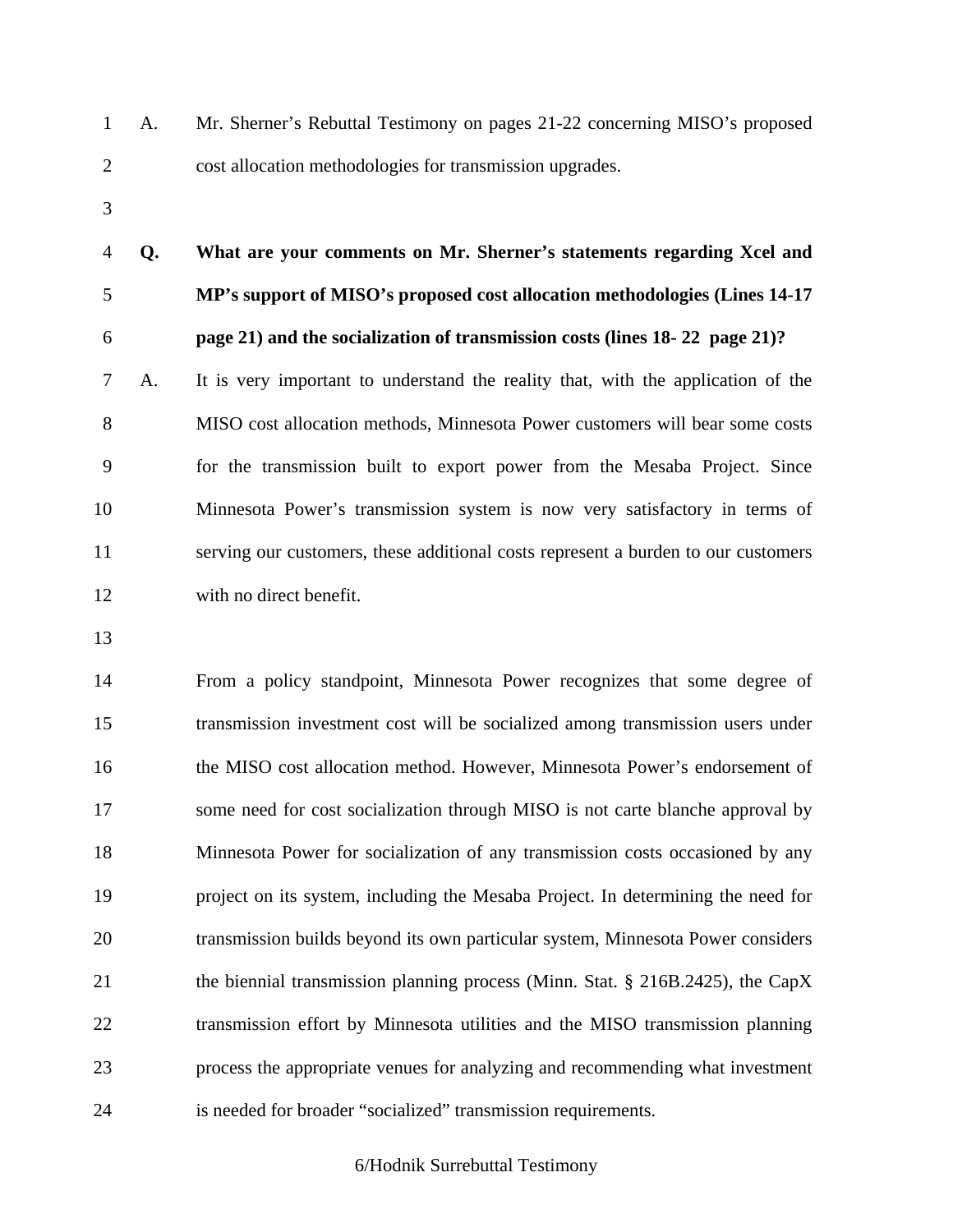2 If the Mesaba PPA were approved, the Mesaba Project would be creating power 3 delivery impacts on the grid that require additional transmission investment on 4 others' systems. The fact that the Mesaba Project may be built and then would 5 need new transmission investment to deliver power from Minnesota Power's 6 control area to Xcel Energy does not mean the collateral transmission cost 7 increases to others, including Minnesota Power, caused by the Mesaba Project 8 result in optimal socialized transmission benefits on the system. In a report by ICF 9 Resources LLC, dated June 2005 and submitted in the December 2005 Excelsior 10 PPA filing, suggested side benefits resulting from the transmission build that 11 would be made for the sake of the Mesaba Project are discussed. In considering 12 the value of these purported side benefits from the potential Mesaba-caused 13 transmission build, two fundamental points need to be kept in mind. Any 14 substantial investment in transmission infrastructure can result in collateral 15 benefits on the grid, due to the highly integrated nature of power delivery 16 systems, so transmission infrastructure upgrades caused by the Mesaba Project 17 may have collateral benefits. Secondly, utilities, MISO and other entities or 18 individuals participating in ongoing joint planning activities such as MISO's 19 planning process, CapX or the State transmission planning process are continually 20 analyzing the grid to determine where and when the best investments might be 21 made for general service ("socialized") improvements, as well as load additions, 22 when looking at the region's power delivery needs as a whole. Thus, there are 23 established, multi-participant vehicles for identifying and addressing transmission 24 infrastructure needs as a "socialized" whole.

1